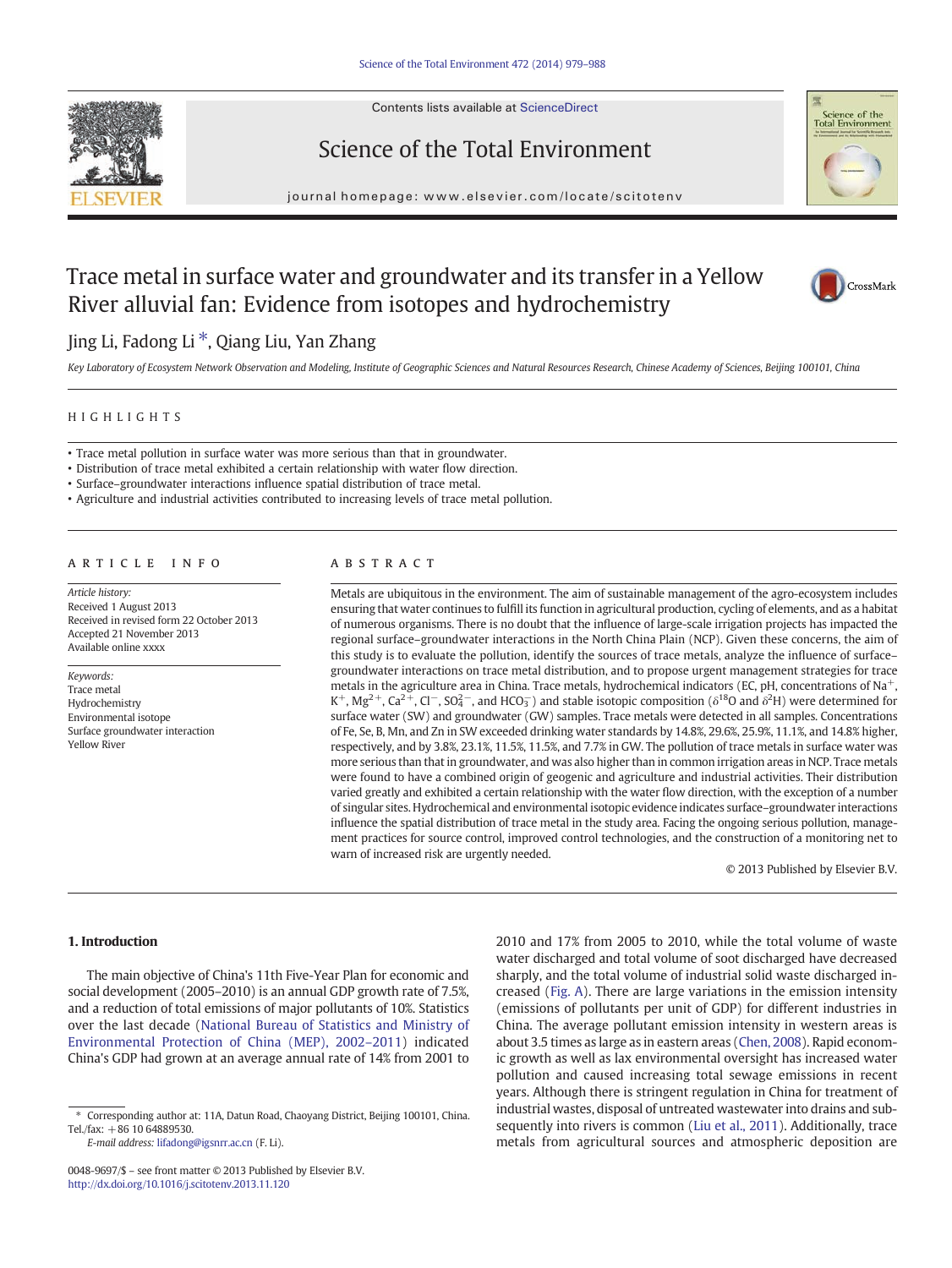directly discharged into streams without treatment via surface runoff or rain water, posing potential health and environmental risks to people living in downstream areas ([Smail et al., 2012](#page-9-0)).

In most countries of the world, groundwater and surface water in agricultural areas are at a serious risk of metal pollution, due to rapid industrialization and urbanization, and intensification of agriculture (Klavinš [et al., 2000; Li and Zhang, 2010](#page-9-0)). In China, the geological background level of heavy metals is low, including for Fe (0.013 mg/L), Mn (0.003 mg/L), V (0.0002 mg/L), Zn (0.0007 mg/L), etc. ([Cheng, 2007](#page-9-0)), but concentrations of trace metals in water have been increasing over recent years [\(Pan and Wang, 2012; Song et al., 2013](#page-9-0)). Rapid economic development in China over the last decades has resulted in environmental degradation, amongst others, with heavy metal pollution in several important agricultural areas, e.g., the Yellow River Delta ([Song et al.,](#page-9-0) [2013](#page-9-0)), Han River Delta ([Bu et al., 2009; Li and Zhang, 2010\)](#page-9-0) and the Yangtze River Delta ([Yang et al., 2009\)](#page-9-0). [Li and Zhang \(2010\)](#page-9-0) indicated that concentrations of dissolved heavy metals differed significantly in different sampling sites. With the exception of Fe, Sr, and As, all dissolved heavy metals met World Health Organization (WHO) recommendations as well as the Chinese standard for drinking water quality (GB 5749-2006) ([MEP, 2006\)](#page-9-0). [Bu et al. \(2009\)](#page-9-0) found that all dissolved heavy metals, except for Mn, exceeded the background values in the upper Han River and the source area of the Yangtze River. In addition, [Song et al. \(2013\)](#page-9-0) reported that the hazard quotients (HQ) value of trace metals indicated potential deleterious health effects for residents in the Yellow River Delta and required special attention. Metals are of concern to both scientists and environmental quality managers or policy makers because of their persistence, bioaccumulation, toxicity, and long-range environmental transport ability [\(Göran, 1989; Buschmann et al., 2008; Bichet et al., 2013\)](#page-9-0). In 2011, the MEP issued the "12th Five-Year Plan for National Environmental Monitoring and Opinions on Strengthening Environmental Monitoring of Heavy Metal Pollution" to improve metal management capacities.

Metals from industrial wastes, agricultural sources, urban runoff, atmospheric deposition, and automobile emissions could also disperse to the surface water via surface runoff or rain water ([Smail et al., 2012](#page-9-0)). They could penetrate to deeper soil layers, and eventually reach groundwater [\(Bichet et al., 2013](#page-9-0)). Trace metals in waters are nondegradable and remain present for long periods of time and need to be carefully monitored [\(Buschmann et al., 2008](#page-9-0)). Therefore, the identification of sources and evaluation of ecosystem risk of trace metal contamination of the water body are critical for the management of these resources and limiting the potential for harmful consequences [\(Wu et al., 2009\)](#page-9-0). However, due to difficulties in continuous metals monitoring with actual on-site sampling, especially in a wide range, there is an urgent need for suitable techniques and methods to identify the environmental behavior of metals, and to forecast their migration and distribution trends at a regional scale [\(Sadler et al., 2011\)](#page-9-0). In order to meet the need of understanding metal pollution patterns and migration processes at the regional and landscape scale, new technologies, such as environmental modeling, GIS technology, and isotope tracing tools are increasingly being applied ([Hoefs, 2009; Halder et al.,](#page-9-0) [2013; Petrisic et al., 2013](#page-9-0)). For example, Oxygen-18  $(^{18}O)$  and deuterium  $(^{2}H)$  isotopes could indicate water sources and recharge conditions [\(Hoefs, 2009\)](#page-9-0), and have been widely used to trace the origin of groundwater salinity because of their limited transport in shallow aquifer settings [\(Gao et al., 2011\)](#page-9-0).

Irrigation projects have diverted water from the lower reaches of the Yellow River for more than 50 years in China and are unique in the world. Researchers have recently assessed and forecasted the water resources in the Yellow River alluvial fan [\(Sun et al., 2005; Wu](#page-9-0) [and Yuan, 2012\)](#page-9-0). [Wu and Yuan \(2012\)](#page-9-0) discussed the problems and countermeasures concerning sustainable utilization of water resources for the Yellow River in Henan. [Sun et al. \(2005\)](#page-9-0) performed an evaluation and balance analysis between supply and demand of water sources in

Liaocheng City. [F. Li et al. \(2008\)](#page-9-0) studied surface water–groundwater interactions in a Yellow River alluvial fan. However, it is not clear what the status of trace metal contamination and the extent of their environmental risk are. Moreover, it has not yet been evaluated how the transfer of trace metals from surface water and groundwater is impacted by irrigation projects.

Samples were collected during a field survey in order to (1) identify the hydrochemical characteristics and quantify trace metal content, (2) assess the potential risk posed by trace metals in the surface water and groundwater, (3) reveal the source of trace metals in the surface water and the influence of surface–groundwater interactions on trace metal distribution in the groundwater, and (4) propose management recommendations for trace metals in surface water and groundwater in agricultural areas in China.

### 2. Material and methods

#### 2.1. Study area

The northern section of the Henan–Liaocheng Irrigated Area (HLIA, 113.938°–117.076° E and 34.982°–37.391° N), a typical agricultural region, spans eastern Henan Province and western Shandong Province, with a total area of approximately  $28,500$  km<sup>2</sup>. In Liaocheng City, average annual GDP growth has been 18% from 2005 to 2010. The discharged volume of all key pollutants —waste water, soot, and industrial solid waste have increased continually, with a sharp increase in particular of soot discharge from 2004 to 2006 ([Statistic bureau of](#page-9-0) [Shandong Province, 2002](#page-9-0)–2011). The area is in a warm-temperate continental monsoon climate. Rivers include the Yellow River, Wei River, Majia River and Tuhai River, and their main tributaries. The annual average air temperature (14–15 °C) and annual sunshine hours (2200– 2300 h) are suitable for wheat, rice, cotton, and corn production. Annual precipitation ranges from 600 to 1000 mm, with 2/3 of that available between June and September. The entry water mainly comes from the Yellow River water resources. The effective irrigated area in Henan Province was 21,430 km<sup>2</sup> with 16,070 km<sup>2</sup> of arable land. The design capacity of Liaocheng irrigation area is  $445 \text{ m}^3\text{/s}$ , with the effective irrigated area covering the entire city. The source of groundwater is dominated by vertical fill rows, including lateral runoff recharge of atmospheric precipitation, and surface water supplies. Drainage ways are mainly for vertical evaporation, discharge to Majia, Tuhai and other rivers, and manual drainage. Groundwater flows slowly from southwest to northeast, along a hydraulic gradient of 0.1 to 0.4%. The shallow groundwater table has declined significantly, at a mean rate of approximately 1 m/year in this area over the past several decades [\(Yang et al., 2002\)](#page-9-0).

#### 2.2. Water sampling and analysis

Surface water samples of 100 mL were collected from July 23th to 30th, 2010 in the study area. Selected sites were distributed amongst the old channels, irrigation ditches, reservoirs, and around cities, towns, and locations with stream or branch afflux. The sampling was performed during irrigation periods. Surface water samples were collected manually at  $<$ 1 m depth in the center of the river. Groundwater samples were collected from private wells located nearby each surface water sampling site. Five samples were collected and mixed for each location. The composite was homogenized and immediately filtered through acid-treated millipore filters (0.45 μm mesh, disposable, not reusable) into pre-cleaned polyethylene-terephthalate (PET) bottles. The filtered samples were acidified to  $pH < 2$  with ultra-purified 6 M HNO<sub>3</sub>, stored at 4 °C in the field, and then analyzed once we returned to the laboratory. A general overview of the study site showing the geology and the sampling locations is presented in [Fig. 1.](#page-2-0)

Electrical conductivity (EC) and pH were measured by portable pH and EC meters (Compact meter, Horiba, Japan) in situ. All samples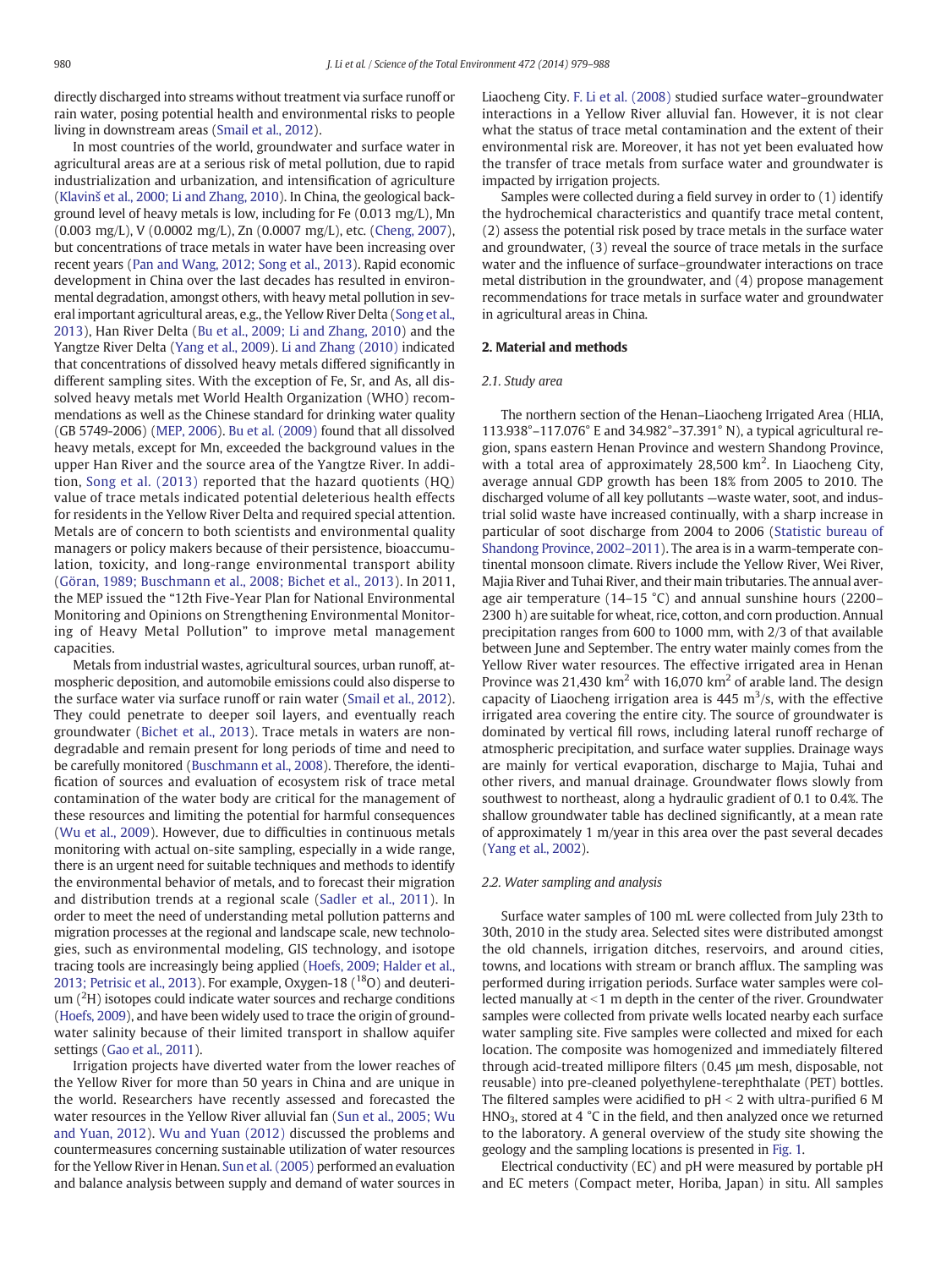<span id="page-2-0"></span>

Fig. 1. Topography and location of the sample sites. Note: "L," loose salts porous aquiferous group (saturation gradually increasing from L1 to L5); "M," metamorphic rocks fractured aquifer rock group; "C," carbonate fissure salt dissolved water content of salt groups (saturation gradually increasing from C1 to C3); and "S," broken nitrate aquiferous group (saturation gradually increasing from S1 to S2).

were filtered through a 0.45 μm cellulose acetate filter membrane before using ion chromatography (Dionex China Ltd.) to analyze  $Na<sup>+</sup>$ , K<sup>+</sup>, Mg<sup>2+</sup>, Ca<sup>2+</sup>, Cl<sup>−</sup>, NO<sub>3</sub><sup>,</sup> and SO<sub>4</sub><sup>-</sup>. HCO<sub>3</sub><sup> $-$ </sup> was measured by titration using 0.01 N  $H<sub>2</sub>SO<sub>4</sub>$ . The chemical results were only accepted when the charge balance error was within  $\pm$  5%. The isotopic composition of oxygen  $(^{18}O)$  and deuterium (D) in groundwater and surface water was examined using an Isotope Ratio Mass Spectrometer (LGR LWIA-V2(DLT-100)). The results of  $^{18}O$  and D were expressed in per mil unit as delta-notation relative to the Vienna Standard Mean Ocean Water (VSMOW) standard. The  $\delta^{18}$ O and  $\delta^2$ H measurements were reproducible to  $\pm$  0.2‰ and  $\pm$  1.0‰, respectively. We analyzed total concentrations of Zn, Se, B, Ba, Fe, Mn, Mo, Ni, V, Al, Li, Sr, Be, Cd, Cr, Cu, and Pb, using an Inductively Coupled Plasma–Optical Emission Spectrometer (ICP–OES, PerkinElmer Co., Ltd., USA). Calibration curves were made after measuring a set of samples and evaluated according to quality control standards. Reagent, procedural blanks and samples were measured 3 times in parallel, with the average values reported in the Results section.

In this study, the frequency distributions of concentrations of trace metals were checked for skew and kurtosis. Principal component analysis (PCA) was used to compare patterns of relative concentrations of trace metals. Analysis of variance (ANOVA) was used to analyze differences of trace metals in surface water and groundwater where there was a strong hydraulic connection. Kriging was employed to analyze the horizontal distribution of trace metals using GIS software version 9.0 for Windows (Esri China (Beijing) Limited) [\(Saby et al., 2009\)](#page-9-0). The values of Al, Ba, Ni, Li, Sr, Be, Cd, Cr, Cu, Mo, and Pb were small or below detection limits in most samples. The distributions of B, Fe, Mn, Se, V and Zn were further analyzed by multivariate statistical methods to identify the influence of possible sources. All mathematical and statistical computations were made using SPSS 17.0 for Windows.

# 3. Results

# 3.1. Character of hydrochemical indicators and stable isotopes in surface water and groundwater

In the study area, groundwater samples were all relatively similar in pH (7.05–7.59), while those of surface water samples ranged from 7.58 to 9.56, indicating alkaline conditions [\(Table 1](#page-3-0)). EC values varied from 405 μS/cm (GW14) to 3060 μS/cm (GW22) in groundwater, while the range was 329 μS/cm (SW13) to 3200 μS/cm in surface water (SW09). Low EC values in surface water were found in the Yellow River water, whereas groundwater had higher EC because of leaching from soil or from the interaction of different sources of groundwater. The order of relative abundance of major cations in the surface water was  $\text{Na}^+$  >  $Ca^{2+} > Mg^{2+} > K^+$  (on mg/L basis), while the order of anions was  $Cl^-$  >  $SO_4^2$  > HCO<sub>3</sub>. Correspondingly, the order of major cations in the groundwater was  $Na^+ > Ca^{2+} > Mg^{2+} > K^+$  (on mg/L basis), while the order of anions was  $HCO_3^- > Cl^- > SO_4^{2-}$ .

EC values in the Yellow River water ranged from 471 μS/cm to 892 μS/cm, which is relatively low compared with that in other surface water. Estimates of EC can be used as an index of water quality in the areas unaffected by seawater; thus, the low EC value of the Yellow River water in the study area indicates better water quality than that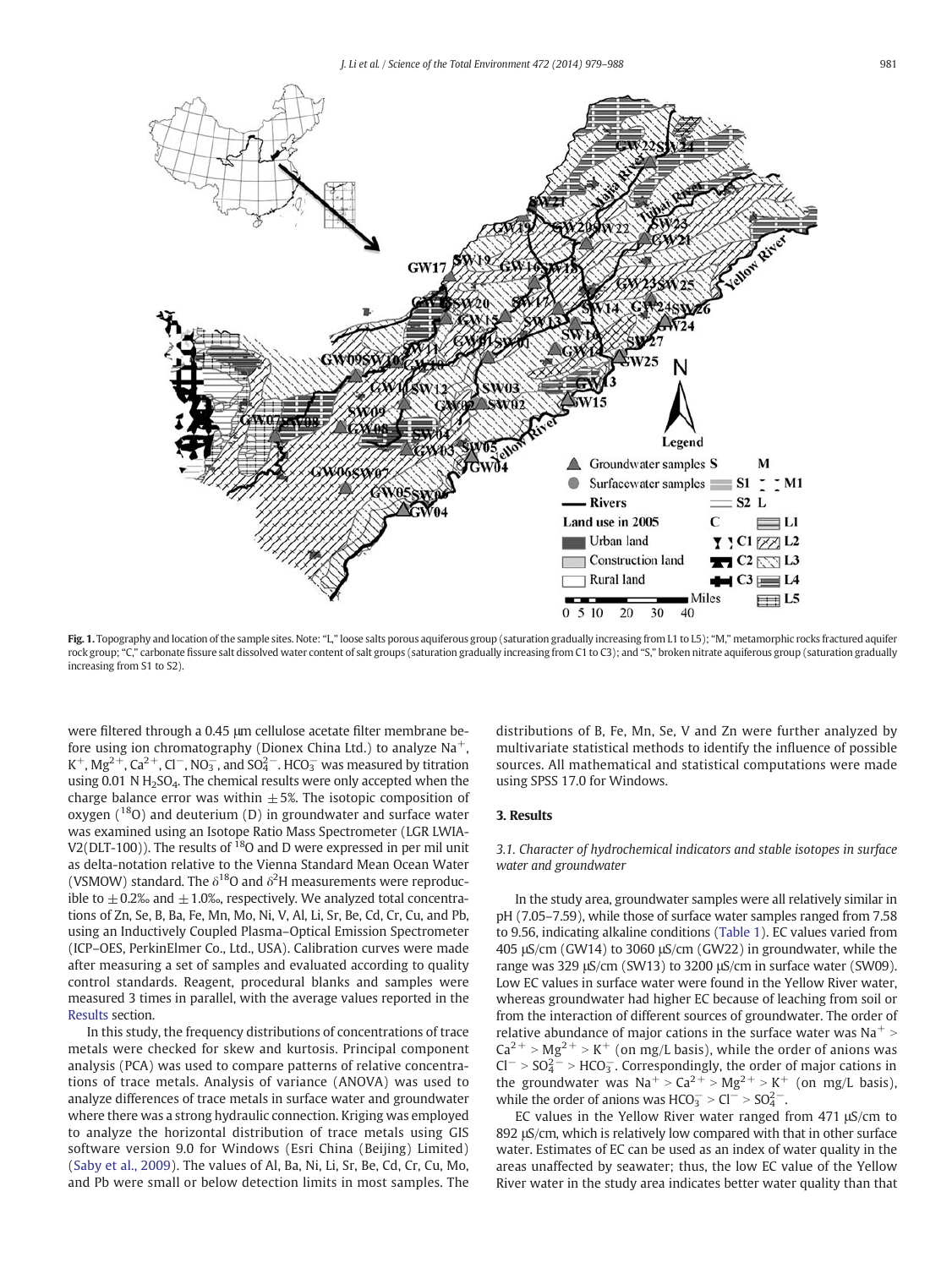<span id="page-3-0"></span>

| Descriptive statistics of chemical constituents and stable isotopes in the surface water and groundwater. |  |  |
|-----------------------------------------------------------------------------------------------------------|--|--|
|                                                                                                           |  |  |

| Indexes                                | Surface water |         |        |         | Yellow River water |   |        |        | Groundwater |       |    |         |        |         |        |
|----------------------------------------|---------------|---------|--------|---------|--------------------|---|--------|--------|-------------|-------|----|---------|--------|---------|--------|
|                                        | N             | Min.    | Max.   | Mean    | Std.               | N | Min.   | Max.   | Mean        | Std.  | N  | Min.    | Max.   | Mean    | Std.   |
| $EC(\mu S/cm)$                         | 27            | 329     | 3200   | 1133.52 | 617.83             | 4 | 471    | 892    | 767.5       | 199.8 | 26 | 405     | 3060   | 1135.62 | 522.18 |
| pH                                     | 27            | 7.58    | 9.56   | 8.2     | 0.53               | 4 | 7.92   | 8.16   | 8.06        | 0.10  | 26 | 7.05    | 7.59   | 7.31    | 0.13   |
| $\delta^{18}O($ %o)                    | 27            | $-12.9$ | $-8.0$ | $-10.0$ | 1.4                | 4 | $-9.2$ | $-8.4$ | 8.0         | 0.3   | 26 | $-10.1$ | $-7.9$ | $-8.9$  | 0.6    |
| $\delta^2$ H (‰)                       | 27            | $-98$   | $-62$  | $-74$   | 11                 | 4 | $-65$  | $-62$  | $-63$       | 1.0   | 26 | $-71$   | $-57$  | $-64$   | 3      |
| $Ca^{2+} (mg/L)$                       | 27            | 3.9     | 212.9  | 80.1    | 43.4               | 4 | 6.7    | 92.1   | 60.2        | 37.3  | 26 | 0.0     | 226.7  | 69.8    | 48.8   |
| $K^+$ (mg/L)                           | 27            | 0.2     | 14.4   | 7.7     | 4.0                | 4 | 0.4    | 6.7    | 4.1         | 2.6   | 26 | 0.0     | 15.5   | 2.8     | 3.1    |
| $Mg^{2+}$<br>(mg/L)                    | 27            | 1.3     | 139.2  | 40.9    | 25.9               | 4 | 2.2    | 27.9   | 21.3        | 12.7  | 26 | 0.0     | 155.1  | 66.9    | 29.6   |
| $Na+$<br>(mg/L)                        | 27            | 2.7     | 676.6  | 150.8   | 131.2              | 4 | 4.5    | 77.1   | 57.0        | 35.1  | 26 | 0.1     | 354.1  | 131.4   | 84.2   |
| SO <sub>4</sub> <sup>2</sup><br>(mg/L) | 27            | 2.6     | 680.6  | 224.2   | 152.2              | 4 | 6.0    | 143.6  | 105.8       | 66.6  | 26 | 1.0     | 390.6  | 139.5   | 97.6   |
| $HCO3-$ (mg/L)                         | 27            | 76.3    | 433.1  | 216.9   | 69.1               | 4 | 146.4  | 189.1  | 170.8       | 18.5  | 26 | 326.4   | 957.7  | 534.7   | 149.8  |
| $Cl^{-}$ (mg/L)                        | 27            | 142.0   | 1218.0 | 279.1   | 207.1              | 4 | 173.0  | 212.0  | 190.5       | 20.0  | 26 | 116.0   | 401.0  | 223.5   | 132.2  |

of other surface waters ([Jin et al., 2012\)](#page-9-0). Table 1 shows that the order of relative abundance of major cations in the Yellow River water is  $Ca^{2+}$  - $Na<sup>+</sup> > Mg<sup>2+</sup> > K<sup>+</sup>$  (on mg/L basis), while the order of anions is Cl  $^{-}$  > HCO<sub>3</sub> > SO<sub>4</sub><sup>2</sup> - Ca<sup>2+</sup> and Cl<sup>-</sup> are the abundant cation and anion in Yellow River, while several water samples also contained high  $Na<sup>+</sup>$ ,  $Mg^{2+}$ , HCO<sub>3</sub> and SO<sub>4</sub><sup>-</sup> concentrations. A plot on a Piper diagram revealed that the Yellow River waters belonged to Ca·Na–Cl, Na·Ca–Cl, and  $Ca-Cl·HCO<sub>3</sub>$  types.

δD values in groundwater varied from  $-71$  to  $-57%$  with a mean value of  $-64\%$ , and  $\delta^{18}$ O ranged from  $-10.1$  to  $-7.9\%$  with a mean value of  $-8.9\%$ .  $\delta^2$ H values in surface water varied from  $-98$  to  $-62%$  with a mean value of  $-74%$ , and  $\delta^{18}$ O varied from  $-12.9$  to  $-8\%$  with a mean value of  $-10\%$ .

#### 3.2. Character of trace metal in surface water and groundwater

Trace metals were detected in all of the water samples. Coefficients for skew and kurtosis revealed that concentrations of trace metals were not normally distributed. Therefore, the median values of concentrations of B, Fe, Mn, Se, V and Zn were used instead of the mean values [\(Krishna et al., 2009\)](#page-9-0). The distribution parameters of dissolved trace metals in surface water and groundwater of HLIA are presented as box and whisker plots with the bottom and top of the box representing the 25th and 75th centiles ([Fig. 3\)](#page-4-0). The pollution of trace metals in surface water was more serious than that in groundwater in the HLIA. Except for B, the median value of each element in surface water was greater than that in groundwater, the same goes for the maximum



Fig. 2. Piper diagram of surface water and groundwater in HLIA.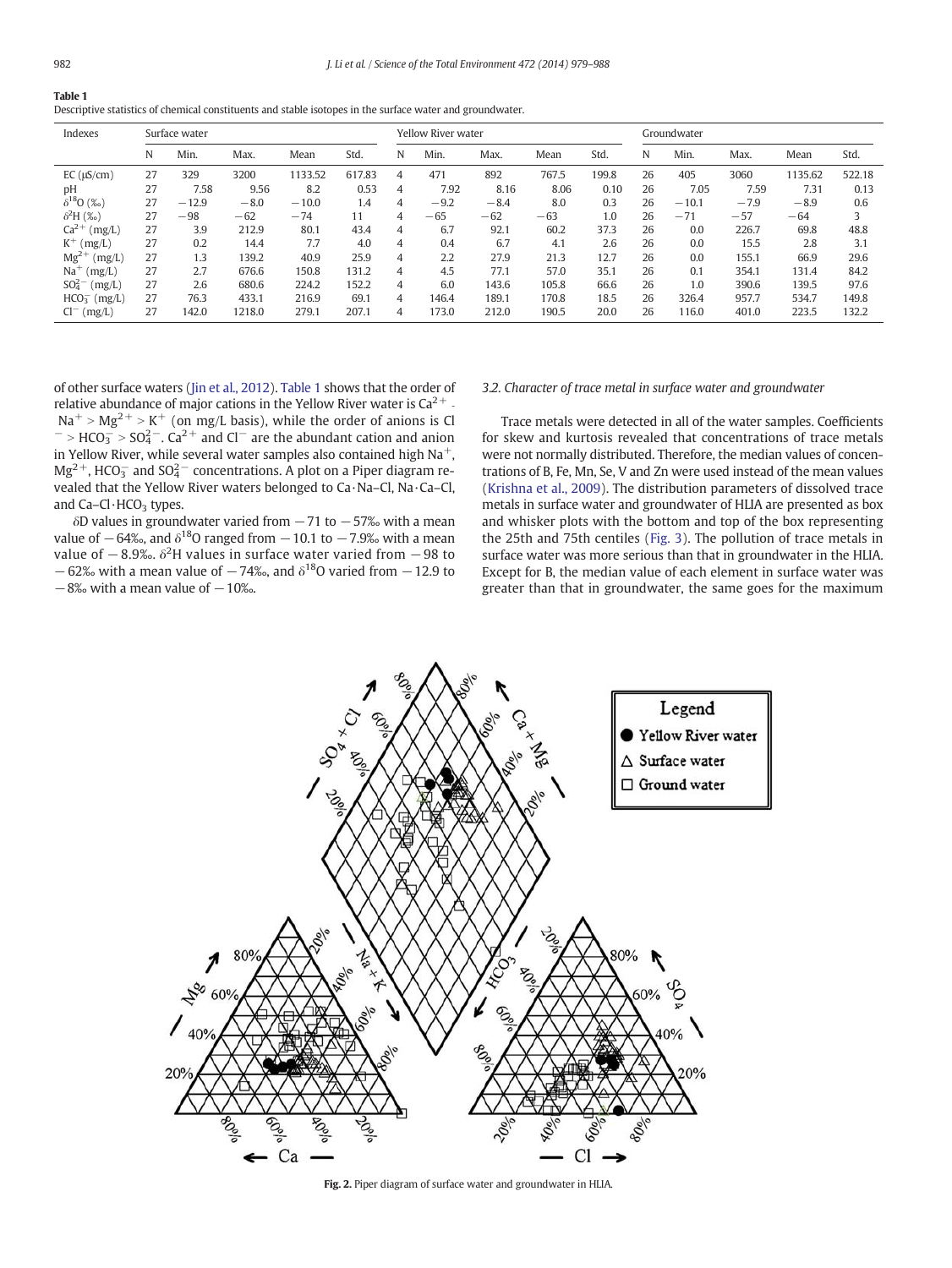<span id="page-4-0"></span>

Fig. 3. Boxplot of dissolved trace metals in surface water and groundwater in the HLIA (mg/L).

value. Samples from the Yellow River had lower concentrations of trace metals than other surface water samples, with the exception of Fe, which showed relatively high concentrations.

B was quantifiable in 100% of water samples; the concentrations in surface water (0.05–0.83 mg/L, with median value of 0.33 mg/L) were higher than those in groundwater samples (0.03–0.63 mg/L, 0.37 mg/L). Fe was quantifiable in 96.3% of surface water samples and 46.2% of groundwater samples; the maximum value in surface water (1.09 mg/L) was 3.5 times that found in groundwater (0.31 mg/L). Zn was quantifiable in 100% of surface water samples and 96.2% of groundwater samples; the concentration of trace metals in surface water (0.02–10.02 mg/L, 0.16 mg/L) was higher than that in groundwater. However, there were two sites where groundwater exhibited anomalous concentrations (22.21 mg/L and 1.39 mg/L), indicating point source pollution; the concentrations at other sites were all below 0.10 mg/L. The concentration of Mn in surface water (range: not detected (nd)–0.34, median: 0.01, detected ratio: 85.2%) was slightly higher than that in groundwater (nd–0.33 mg/L, 0.002 mg/L, 73.1%), as was the case for Se (nd–0.04 mg/L, 0.01 mg/L, 85.2%; nd–0.02 mg/L, 0.01 mg/L, 96.2%), and V (nd–0.06 mg/L, 0.04 mg/L, 92.6%; nd–0.05 mg/L, 0.04 mg/L, 85.2%).

# 4. Discussion

#### 4.1. Comparison with reported trace metal values and standards

Detected levels of dissolved trace metals in SW of HLIA were generally higher than estimated world averages (Klavinš [et al., 2000](#page-9-0)), and higher than other rivers impacted by agriculture and urban pollution in China and abroad, such as the Congo, Niger, Rhine, Changjiang, Han River and Danjiangkou Reservoir [\(Gaillardet et al., 2003; Buschmann](#page-9-0) [et al., 2008; S.Y. Li et al., 2008; Li and Zhang, 2010](#page-9-0)). Considering that the surface water and groundwater in this stretch are used for both irrigation and drinking, we summarized the standards of water quality established by [WHO \(2006\)](#page-9-0), [USEPA \(2006\)](#page-9-0) and China ([MEP, 1992,](#page-9-0) [2006\)](#page-9-0), including the purposes, contents, ranges, and applications, and found that the Surface Water Standard, Drinking Water Standard and Irrigation Water Standard are three common criteria to determine the pollution of river water and groundwater ([Huang et al., 2007; Yang](#page-9-0) [et al., 2009; Aydin et al., 2013; Bichet et al., 2013\)](#page-9-0). However, the Surface Water Standard contains several water quality levels corresponding to different function zoning of a water body. There is no unified Surface Water Standard that is globally adhered to. In China, there are five levels in the Surface Water Standard (GB 3838-2002) (level I is suitable for headwaters, level II for first-grade centralized drinking surface water, level III for second-grade centralized drinking surface water, level IV for general industrial water and level V for agricultural water and the landscape water). The level III of the Surface Water Standard has the same values as the Drinking Water Standard (GB5749-2006) in China [\(MEP, 2006](#page-9-0)), which has often been used to judge surface water quality. The Irrigation Water Standard addresses irrigation water only, with high threshold values and greater tolerances [\(Table 2\)](#page-5-0). To sum up, the Drinking Water Standard is the optimum choice. On average, concentrations of Fe, Se, B, Mn, and Zn in SW in the HLIA exceeded drinking water standards established by WHO [\(WHO, 2006\)](#page-9-0), USEPA [\(USEPA, 2006](#page-9-0)), and China [\(MEP, 2006](#page-9-0)) by 14.8%, 29.6%, 25.9%, 11.1%, and 14.8%, respectively. Similarly, concentrations of B, Fe, Mn, Se, and Zn in GW in the HLIA exceeded drinking water standards by 11.5%, 3.8%, 11.5%, 23.1%, and 7.7%, respectively.

#### 4.2. Source identification of trace metals in surface water

Concentrations of metals in the HLIA were several folds greater than uncontaminated surface water sampled from distant locations. The concentrations of Mn, Se, V, and Zn in the surface water in the HLIA were 13-, 10-, 200-, and 49-fold greater, respectively, than the background value of Changjiang River, which is hundreds of kilometers away [\(Table 2](#page-5-0)). Thus, we inferred that anthropogenic activities were affecting the water in the HLIA [\(Tariq et al., 2008; Li et al., 2013\)](#page-9-0). As individual metal concentrations were several times higher than background levels in uncontaminated ground water sampled from far-off locations, it was inferred that anthropogenic activities were affecting the water in the area. Further confirmation of this hypothesis was secured through multivariate methods of statistical analysis [\(Yalcin and Ilhan, 2008\)](#page-9-0). Because concentrations of trace metals were not normally distributed, Box–Cox transformation was performed for calculating the profile likelihood function, using SPSS syntax. Accordingly, using Varimax normalized rotation, three principal components ( $PC$ ) with eigenvalues  $>1$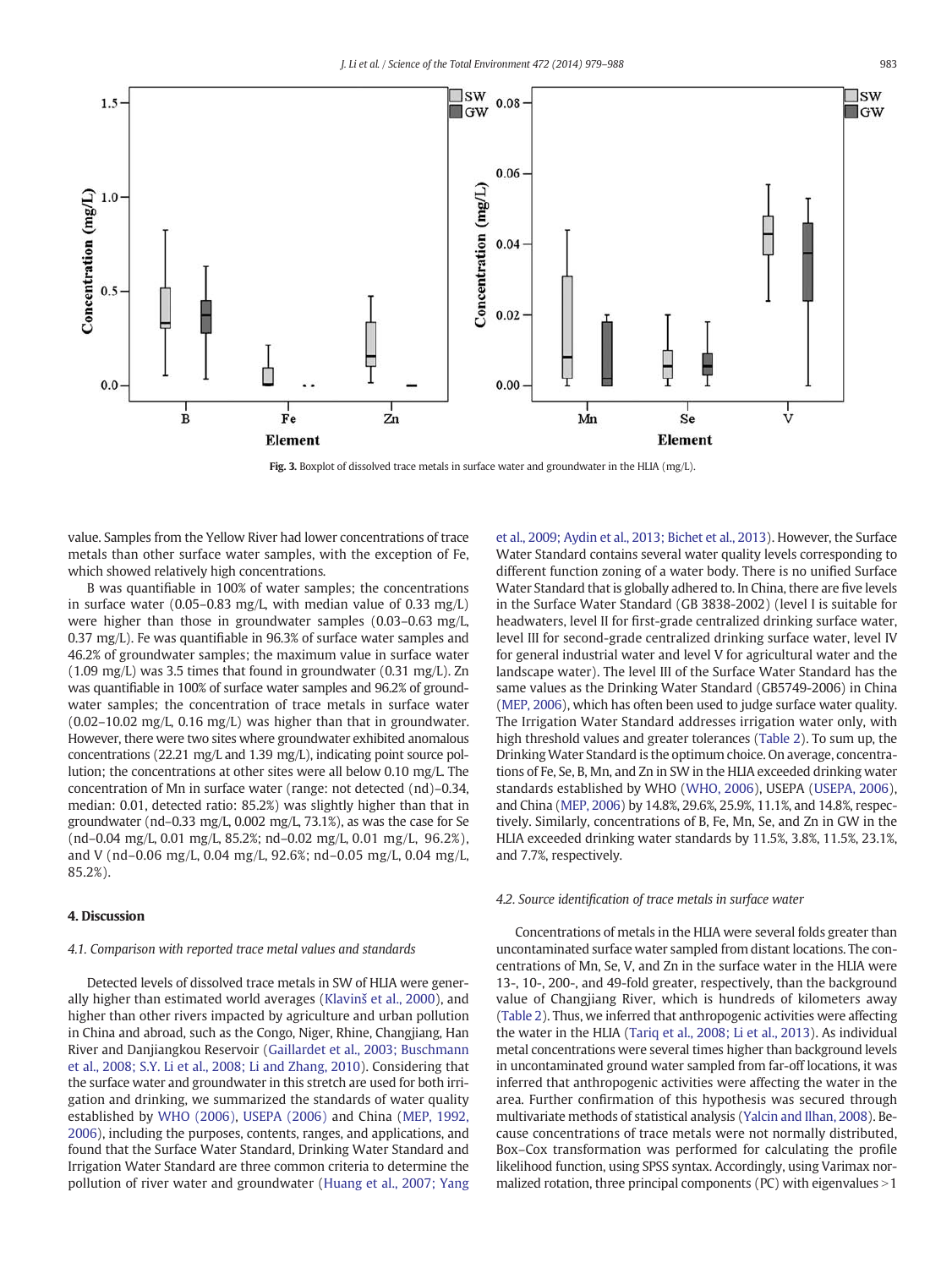<span id="page-5-0"></span>

|--|--|--|--|--|

Trace metal content in standards and reported studies (mg/L).

|                            |                              |                               | B     | Fe    | Mn    | Se     |        | Zn             | References                                   |
|----------------------------|------------------------------|-------------------------------|-------|-------|-------|--------|--------|----------------|----------------------------------------------|
| Background concentrations  | World average<br>Chang Jiang |                               |       | 0.013 | 0.003 |        | 0.0002 | 0.01<br>0.0007 | Klavinš et al. (2000)<br>Zhang et al. (1996) |
|                            | Sweden                       |                               |       | 0.1   |       |        |        | 0.003          | Göran (1989)                                 |
| Reported concentrations in | Yellow River Delta           |                               | 0.62  | 0.12  | 0.1   |        | 0.05   | 2.33           | Song et al. (2013)                           |
| agriculture area           | Han River                    |                               |       | 0.056 | 0.011 | 0.0096 | 0.0009 | 0.004          | Li and Zhang, $(2010)$                       |
|                            | Wei River                    |                               | 0.516 | 0.011 | 0.064 | 0.01   | 0.068  | 0.873          | Li et al. (2013)                             |
| Konva Closed Basin         |                              |                               |       | 0.27  | 0.001 |        |        |                | Aydin et al. (2013)                          |
| Standards                  | China                        | Drinking water <sup>a</sup>   | 0.5   | 0.3   | 0.1   | 0.01   |        |                | MEP (2006)                                   |
|                            |                              | Irrigation water <sup>b</sup> |       |       |       |        |        | 2              | MEP (1992)                                   |
|                            | <b>USEPA</b>                 | MCLG <sup>c</sup>             |       |       |       | 0.05   |        |                | <b>USEPA (2006)</b>                          |
|                            |                              | MCL <sup>c</sup>              |       |       |       | 0.05   |        |                | <b>USEPA (2006)</b>                          |
|                            |                              | WHO for drinking water        |       | 0.3   | 0.4   | 0.01   |        |                | WHO (2006)                                   |

a This standard's (GB5749-2006) values indicate the maximum levels of various substances in drinking water in order to meet the health quality requirements of human beings ([MEP, 2006\)](#page-9-0). <sup>b</sup> This standard (GB5084-92) applies to water from national surface water, groundwater, treated urban sewage and industrial wastewater, etc., and would be used as irrigation water [\(MEP, 1992\)](#page-9-0).

<sup>c</sup> [USEPA \(2006\)](#page-9-0) drinking water standards. Maximum Contaminant Level Goal (MCLG); Maximum Contaminant Level (MCL) [\(USEPA, 2006\)](#page-9-0).

were extracted for trace metals in SW, accounting for 83.1% of variance in the dataset (Fig. 4). The first PC accounts for 37.3% of total variance and has high loadings of Zn, Fe, and Mn. The second PC with 32.3% variance showed greater loadings for B and V. The third PC explained 13.5% of the total variance and was associated with distributions of Se.

Previous studies reported comprehensive sources for trace metals. For instance, Fe is abundant in the earth while Mn originates from weathering of parent material and subsequent pedogenesis [\(Nriagu,](#page-9-0) [1989\)](#page-9-0). In contrast, the sources of V include urban and industrial activities such as energy production, mining, metal smelting and refining, manufacturing processes, vehicle exhausts, and waste incineration [\(Huang et al., 2007](#page-9-0)). Concentrations of V have been shown to be greatly influenced by anthropogenic activities such as mining and agriculture [\(S.Y. Li et al., 2008\)](#page-9-0). Concentrations of B can be unusually high in oilfield brines ([Song et al., 2013](#page-9-0)). Significant spatial differences of B (SW 23, 24) suggested an anthropogenic source [\(Tan et al., 2011](#page-9-0)). Depending on prevailing pedogenic processes, Zn can have a lithogenic source as it forms a number of soluble or insoluble salts ([Pan and Wang, 2012](#page-9-0)). Therefore, the first PC is indicative of a natural source, while the second PC can be identified as industrial and agrochemical processes ([Yalcin](#page-9-0) [and Ilhan, 2008\)](#page-9-0).



Fig. 4. Total variance explained and PCA component matrices. Note: Extraction method: principal component analysis. Rotation method: Varimax with Kaiser normalization. Rotation converged in 5 iterations.

4.3. Surface–groundwater interactions evidenced by hydrochemistry and stable isotopes and its influence on the occurrence of trace metals

A Piper diagram revealed that the surface waters belonged to complex types, including Na–Cl, Ca–Cl, Ca–HCO<sub>3</sub>, Na–SO<sub>4</sub> and Mg–Cl types [\(Fig. 2\)](#page-3-0), while the groundwaters belonged to Na–HCO<sub>3</sub>, Mg–HCO<sub>3</sub>, Ca–  $HCO<sub>3</sub>$ , and Na–Cl types. The background water type in the study area determined by sediment mineralogy was Na-SO<sub>4</sub> [\(Li et al., 2008](#page-9-0)). Therefore, it can be deduced that there are other rivers or point water sources that converge in the groundwater.

The relationship of  $\delta^{18}$ O and  $\delta^2$ H composition of meteoric waters varied in a range that was close to the global meteoric water line (GMWL), defined as  $\delta^2 H = 8\delta^{18}O + 10$  ([Rozanski et al., 1993](#page-9-0)). The relationship between  $\delta^{18}$ O and  $\delta^{2}$ H composition of rainfall is different from one region to the other and depends on local climatic conditions [\(Hoefs, 2009](#page-9-0)).  $\delta^{18}$ O and  $\delta^2$ H of rainfall data from the Global Network for Isotopes in rainfall dataset ([IAEA/WMO, 2004](#page-9-0)) was used as the Local Meteoric Water Line (LMWL,  $\delta^2 H = 6.7(\pm 0.3)\delta^{18}O - 3(\pm 2)$ ) (shown in [Fig. 5\)](#page-6-0). LMWL data are calculated by monthly accumulated rainfall on Zhengzhou City (113.65°E, 34.72°N, 110 m) from September 1985 to December 1992. [Fig. 5](#page-6-0) indicates that some isotopic data points fall close to the GMWL while most of the points fall below the GMWL, commonly suggesting that precipitation after evaporation was the main source of surface water in the study area, and the groundwater was recharged not only with atmospheric precipitation, but also via surface runoff. There was a heavy rainstorm in the study area 4 days prior to our sampling moment with 136.6 mm of rainfall and a  $\delta^{18}$ O value of −14.4‰. Obviously, the surface water points located in the left lower corner of [Fig. 5](#page-6-0) were impacted by this rainstorm. The points located in the right upper corner showed a strong hydraulic connection between the surface water and groundwater. The ANOVA results of trace metals in surface water and groundwater in this area supported the above hypothesis. There was no significant difference  $(P > 0.05)$  between trace metals in surface water and those in groundwater [\(Table 3](#page-6-0)). The relationship of  $\delta^{18}$ O and  $\delta^2$ H of the surface water (Eq. (1)) and the groundwater (Eq. (2)) was as follows:

$$
\delta^2 H = 7.69(\pm 0.34)\delta^{18}O + 2.31(\pm 3.40) \quad R^2 = 0.95\tag{1}
$$

$$
\delta^2 H = 6.51(\pm 0.60)\delta^{18}O - 5.84(\pm 5.36) \quad R^2 = 0.74\,. \tag{2}
$$

The spatial distribution of Fe, Mn, and Zn in surface water varied greatly with coefficients of variation (CV) of 205%, 185%, and 240%, respectively. The same goes for those in groundwater, where CV were 477%, 236% and 465%, respectively. The concentration of B, Fe, Mn, Se, V, and Zn in surface water increased along the direction of water flow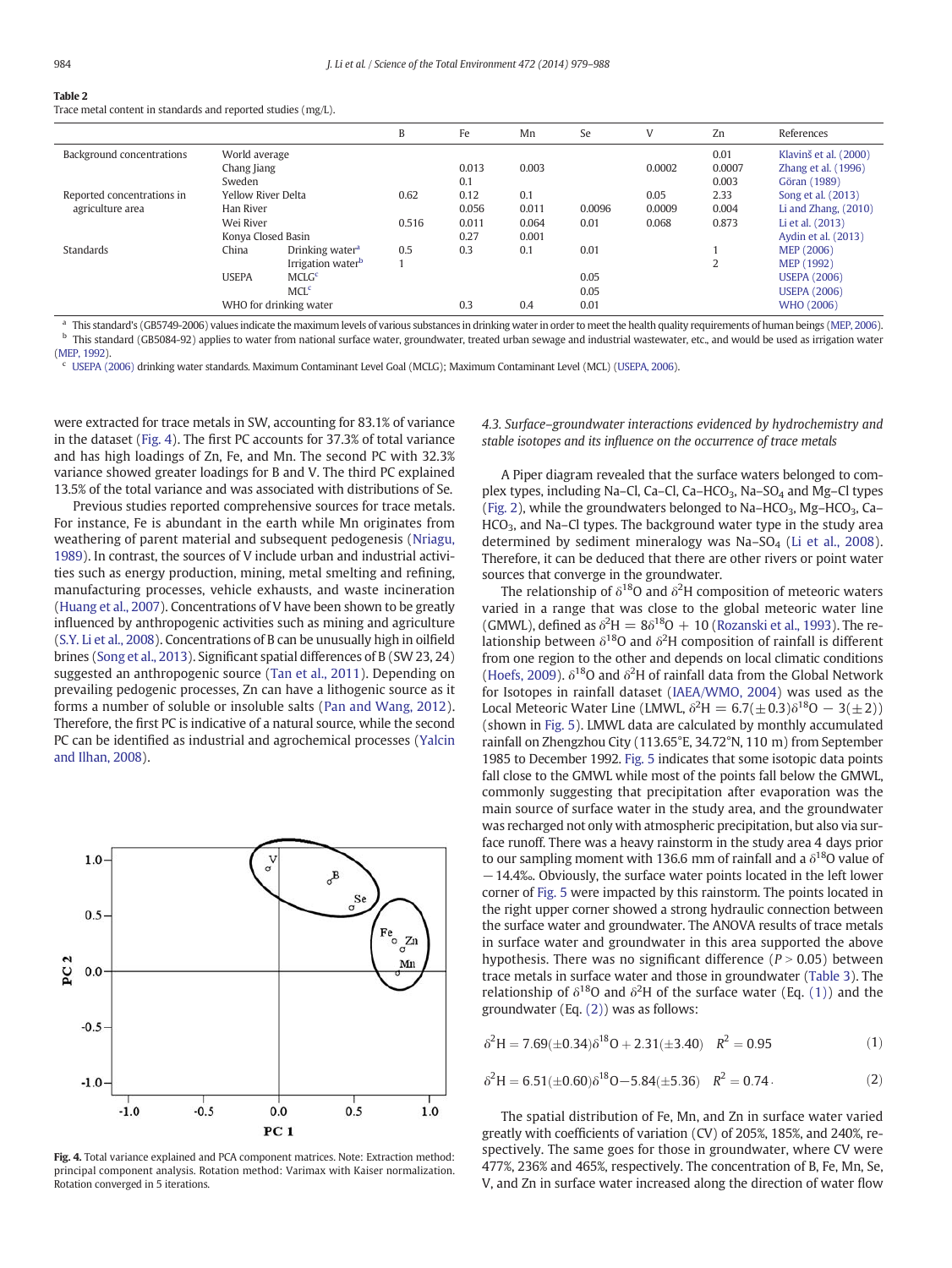<span id="page-6-0"></span>

Fig. 5. Plot of relationship between  $\delta^{18}O$  and  $\delta^2H$  in the study area.

of the Yellow River, except for separate sites with anomalous concentrations, which indicated point sources entry. The spatial distribution of trace metals in the groundwater showed a similar pattern with that in the surface water [\(Fig. B](#page-8-0)). Additionally, the concentration of B, Mn, Se, and V in surface water decreased from far to near the Yellow River, perpendicular to the direction of flow, indicating the rule of diffusion with water dilution. However, due to the time lag of surface water filtration into groundwater, the water dilution effect was not apparent in the groundwater.

 $\delta^2$ H values in surface water of the Yellow River varied from  $-65$  to −62‰ with a mean value of −63‰, and  $\delta^{18}$ O ranged from −9.2 to  $-8.4%$  with a mean value of  $-8.8%$ . These values were similar to those at Xiaolangdi hydrological station [\(Gao et al., 2011\)](#page-9-0). Comparing the ratio of  $\delta^{18}$ O and  $\delta^2$ H compositions in surface water of the Yellow River with LMWL, all points are close to the LMWL except at one site, which reflects the apparent evaporation characteristics and makes it clearly different from the precipitation lines. The Yellow River's tributaries are mainly concentrated in the upper and mid reaches, with less water supply from other rivers in the downstream ([Chen et al., 2007](#page-9-0)). Experiencing strong evaporation and less supply, the isotopic composition becomes more fractionated and enriched along the Yellow River (Fig. 5). The majority of surface water samples from the Yellow River fell below the LMWL and the slope of a linear equation of  $\delta^{18}O$  and  $\delta^2$ H decreased to 3.08, reflecting the apparent evaporation characteristics that differ from the precipitation lines.

In addition to the Yellow River, the rivers Majia, Tuhai, and Wei are the three main rivers in the HLIA. We took samples from five sites located in the Majia river (No. SW 12, 17, 18, 22, and 24), 4 sites in the Tuhai river (No. SW 16, 3, 1, and 23), and 6 sites in the Wei river (No. SW 08, 10, 11, 20, 19, and 21) (Fig. B). The concentrations of dissolved trace metals in surface waters of the three rivers fluctuated irregularly and did not exhibit a distinct spatial variance. Some sites exhibited elevated levels for some elements but showed no trend according to distance along the river. Fe and Mn exhibited very high anomalies at site SW 27 in the Yellow River, while B, Fe, and V exhibited high anomalies at site SW 24 in the Majia River, and Mn, and Zn exhibited high anomalies at SW 19 in the Wei River. Those three abnormal sites are primarily

attributable to intensified agricultural and urban industrial practices [\(Zeng et al., 2009; Smail et al., 2012](#page-9-0)). The highest concentration of Fe, B, Mn, and Zn in the groundwater was observed at GW 24 along the Yellow River and GW 15 along the Majia River.

4.4. Recommendations for trace metal management in surface water and groundwater in agricultural areas

Water quantity and quality are two key factors influencing its utilization and management. Groundwater along the river is not an isolated component of the hydrologic system, but is instead connected with the surface water. In China, the Yellow River Irrigation Area is mostly composed of arid and semi-arid areas. Other than precipitation, the Yellow River has been the only source of surface water in the HLIA since water diversion projects were first implemented in 1952. Surface water and groundwater are the critical source of water for agricultural irrigation in the HLIA, and groundwater is also a drinking water source in the part of rural area. Considering that the trace metal pollution is covert, long-term, and non-reversible, more attention should be given to protecting the health of crops and humans and effective management of the surface water and groundwater in this region is needed. Measures required after identification of pollution risk levels and division of the

#### Table 3

Comparison of trace metals in surface water and groundwater in the area with a strong hydraulic connection.

|    | Range in surface water $(mg/L)$ | Range in groundwater $(mg/L)$ | P value |
|----|---------------------------------|-------------------------------|---------|
| B  | $0.06 - 0.73$                   | $0.19 - 0.48$                 | 0.47    |
| Fe | $0 - 0.83$                      | $0 - 0.31$                    | 0.31    |
| Mn | $0 - 0.16$                      | $0 - 0.33$                    | 0.49    |
| Se | $0 - 0.04$                      | $0 - 0.02$                    | 0.48    |
| V  | $0 - 0.05$                      | $0 - 0.05$                    | 0.38    |
| Zn | $0.03 - 10.02$                  | $0 - 22.21$                   | 0.80    |

 $P > 0.05$ : achieving significant differences between group means as determined by oneway ANOVA.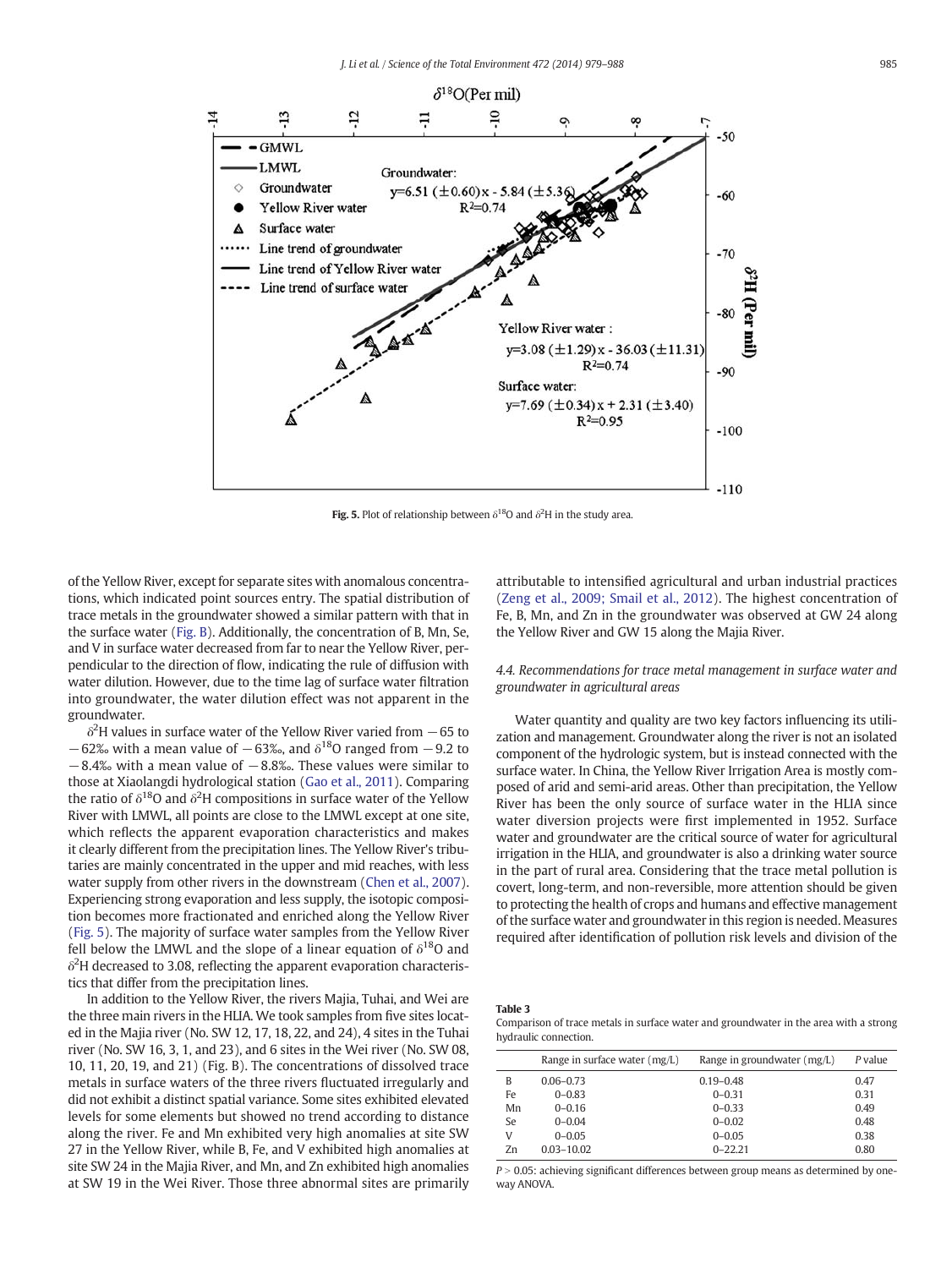<span id="page-7-0"></span>pollution zone into major risks categories are as follows: (1) adopt management measures to control the origin of heavy metals, such as changing the land use type, controlling non-point pollution sources, and constructing sewage treatment plants; (2) explore techniques to reduce the residue level of trace metals and control their migration and bio-availability in water; and (3) develop a monitoring net to warn of pollution risk.

#### 5. Conclusions

This study assessed the trace metal content, revealed the source of trace metals in surface water, identified the influence of surface– groundwater interactions on trace metal distribution in the groundwater, and suggested necessary management measures. The main conclusions of this study are: (1) Groundwater in the study region exhibited higher EC and more complex saline conditions than that in surface water, resulting from alkaline conditions and lixiviation. (2) Compared with the drinking water quality standard proposed, pollution of trace metals in surface water was higher than in groundwater, and was also higher than that in the common groundwater irrigation areas in NCP. (3) The distribution and sources of trace metals in the surface water are impacted not only by geogenic factors, but also by agriculture and industrial activities. (4) The environmental isotope evidence shows that the groundwater sources was affected by seepage along the Yellow River, and the apparent surface water–

### Appendix A

groundwater interactions which have been influencing the spatial distribution of trace metals. (5) To confront the ongoing serious metal pollution in China, effective measures on trace metal origin and discharge control, scientific research on its transfer and dynamic monitoring in the multi-media environment, and remediation require more attention.

# Conflict of interest statement

No conflict of interest exits in the submission of this manuscript, and the manuscript is approved by all authors for publication. On behalf of my co-authors, I would like to declare that the work described was original research that has not been published previously, and not under consideration for publication elsewhere, in whole or in part.

# Acknowledgments

This study was supported by the National Natural Science Foundation of China (grant No. 41201514 and No. 41271047) and the 100 Talents Program and Key Topics in Innovation Engineering of Chinese Academy of Science (Grant No. KZCX2-EW-310-03). We thank Dr. Shuai Song and Guangshuai Zhao for the assistance with field sampling.



Fig. A. Discharge of key pollutants in China (A) and typical agriculture area —Liaocheng City (B) from 2001 to 2010.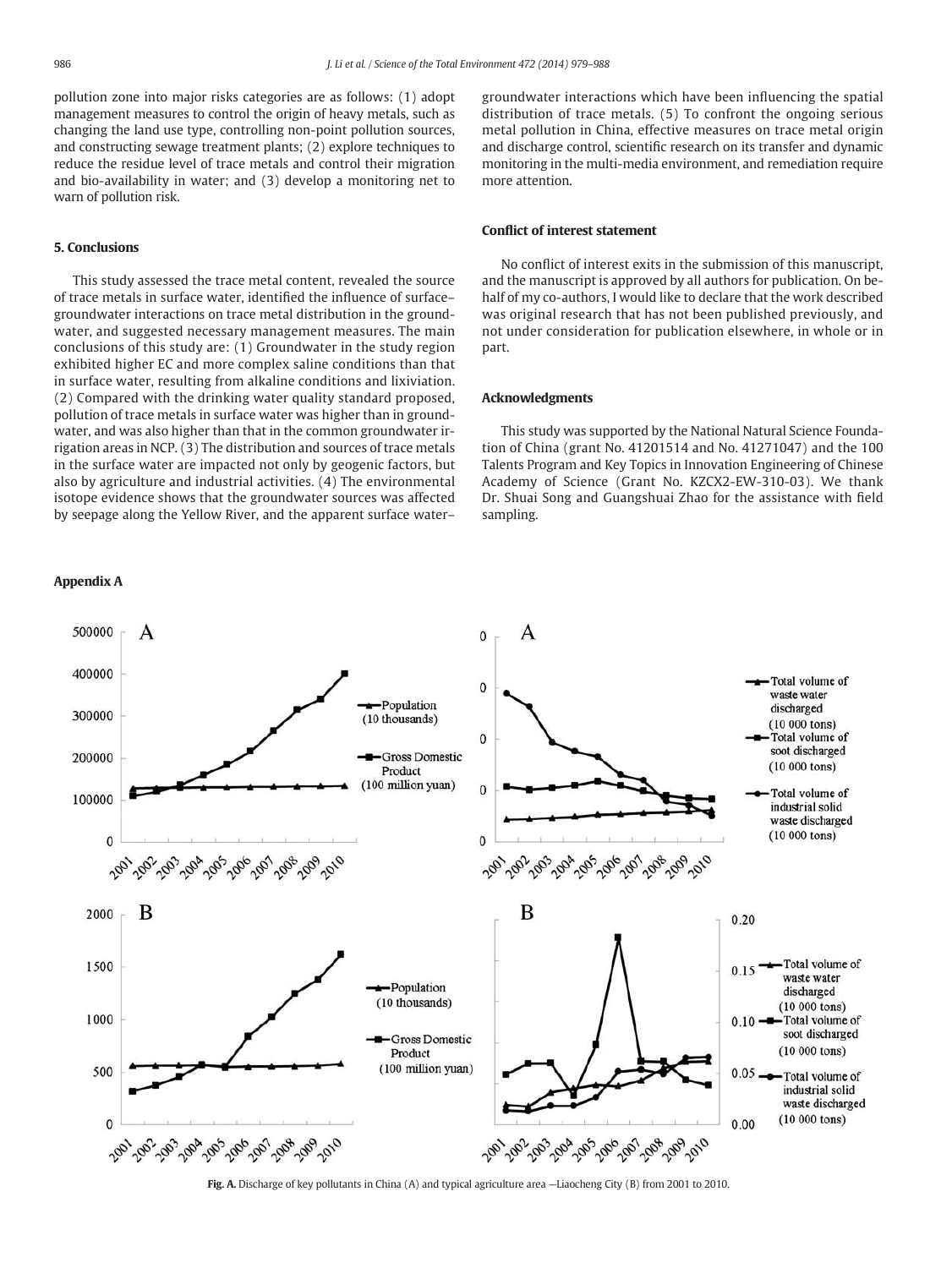<span id="page-8-0"></span>

Fig. B. Spatial pattern of trace metals in surface water and groundwater.